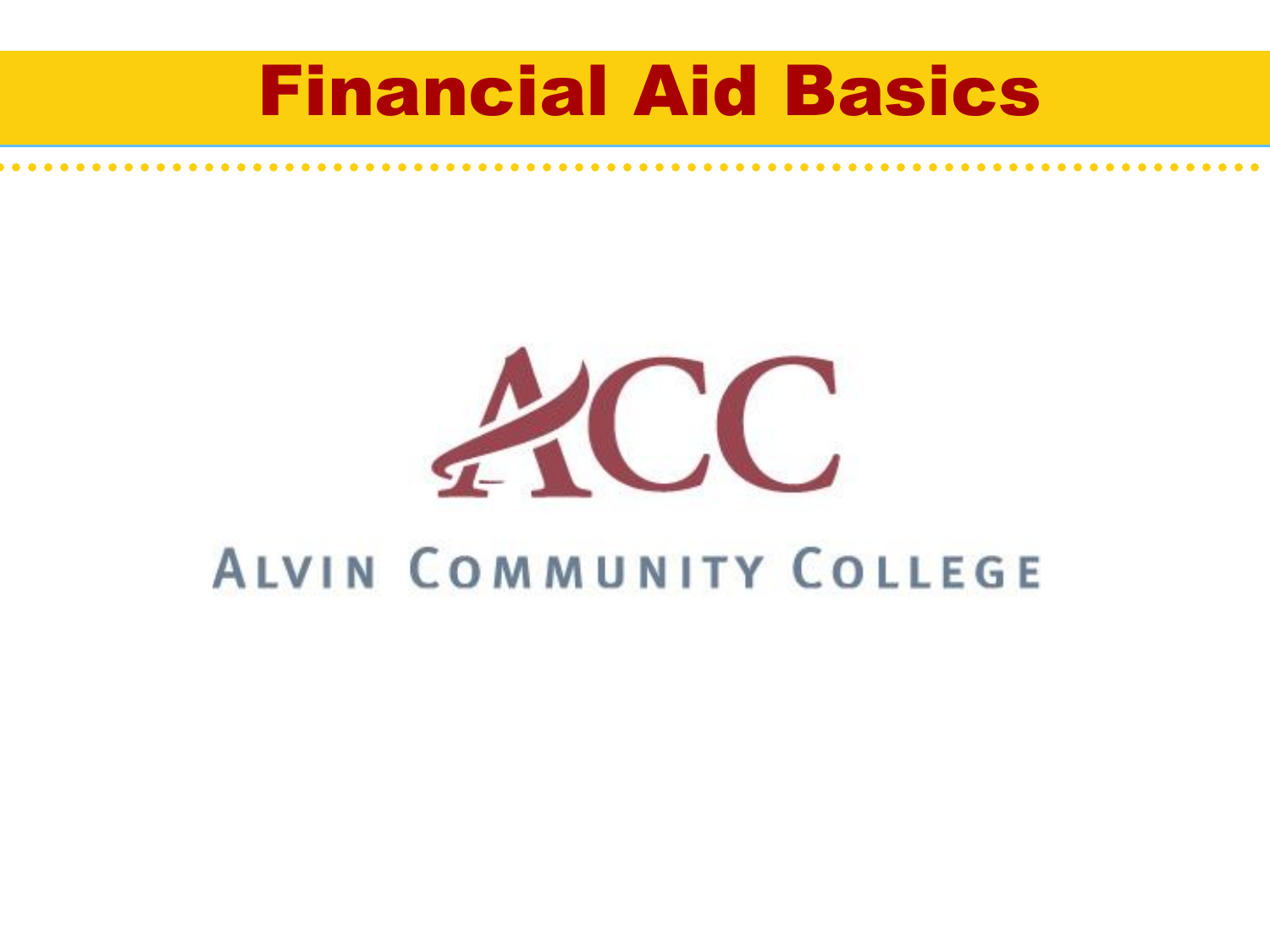#### **General**

- Everyone qualifies for some form of financial aid
- Free assistance is available for qualified students

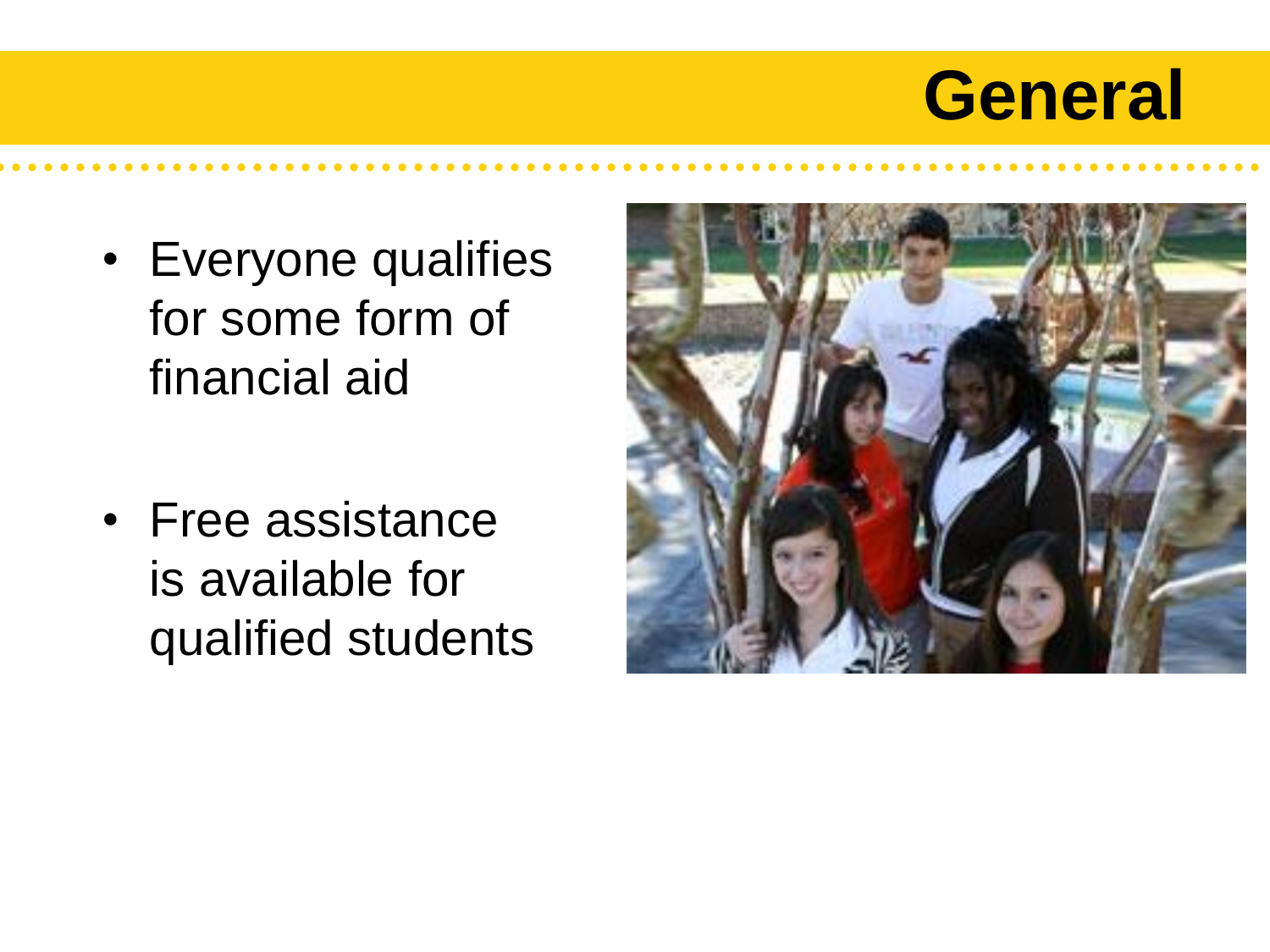#### **The application: FAFSA**

Step 1:

Apply for a FSA ID at [fsaid.ed.gov](http://www.pin.ed.gov/)

Step 2:

Complete the Free Application for Federal Student Aid (FAFSA) at [fafsa.ed.gov](http://www.fafsa.ed.gov/)



Step 3:

Check your email, and submit all needed documents to ACC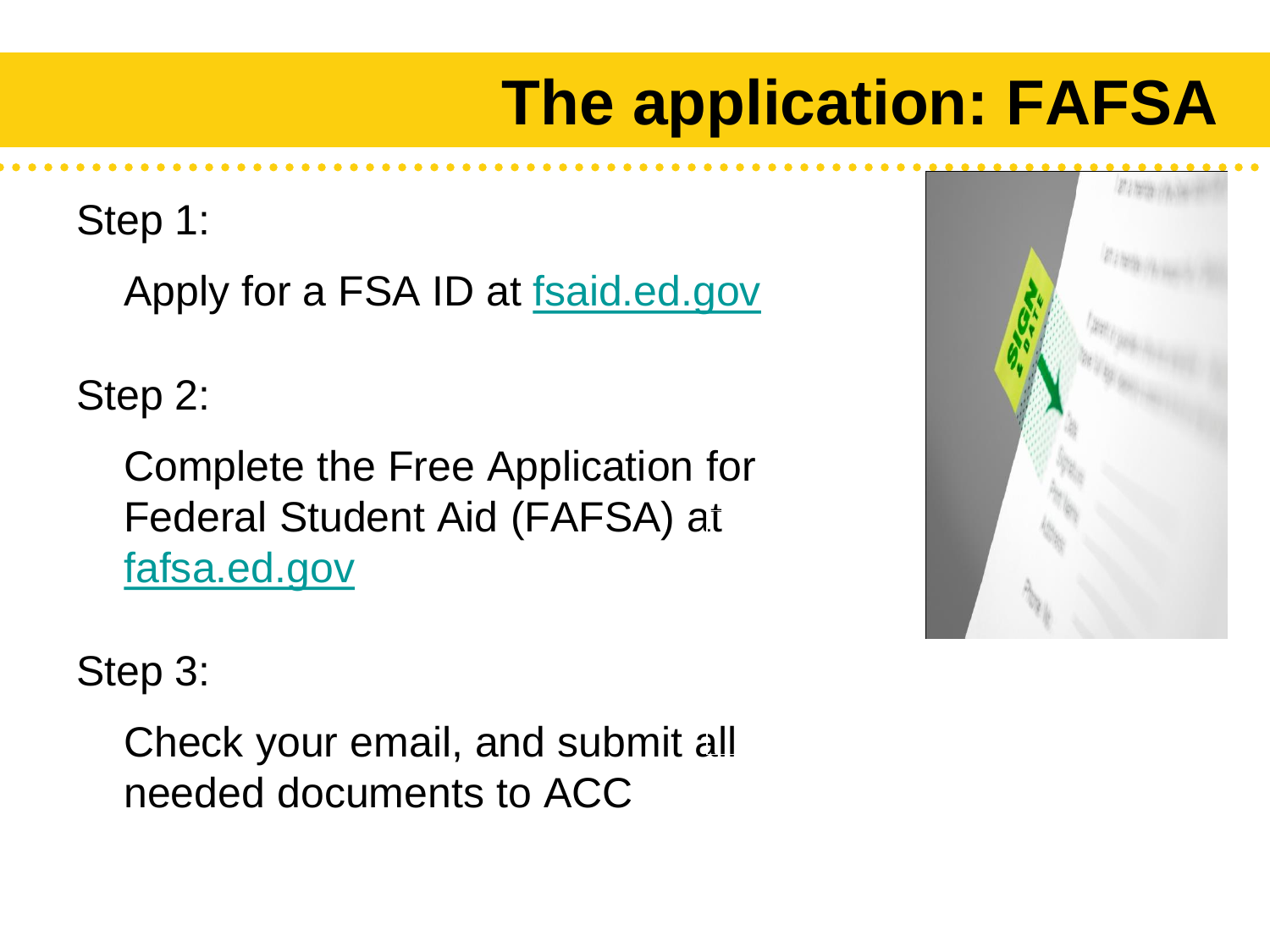# **Basic eligibility criteria**

- High school diploma or GED
- Enrolled in degree or certificate program
- Satisfactory academic progress
- U.S. citizen/national
- Eligible non-citizen
- Males registered with Selective Service
- Valid SSN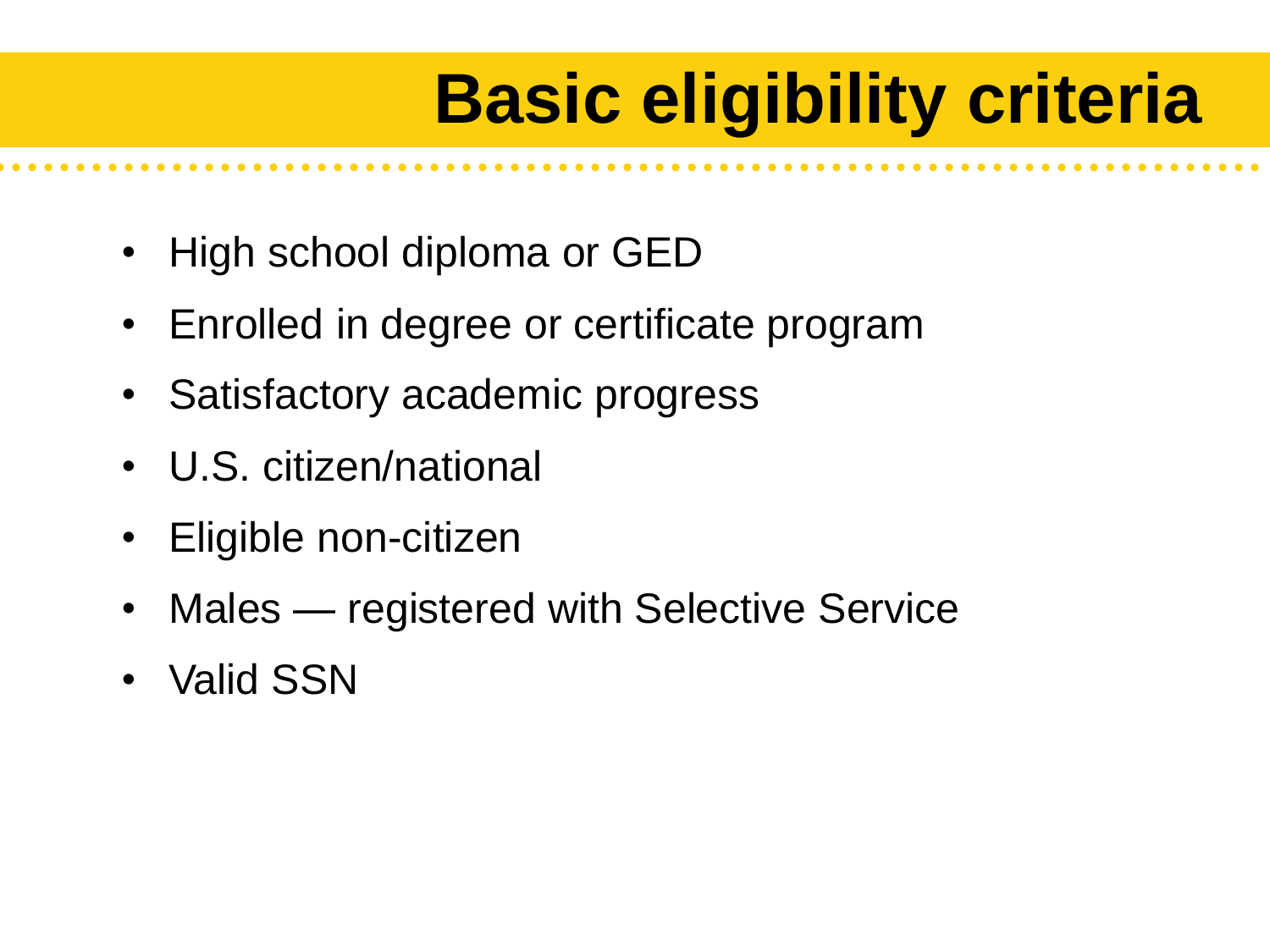### **Special circumstances**

- Changes in income
- Loss of employment
- High medical/ dental expenses
- Cost of attendance (COA)
- **Other**

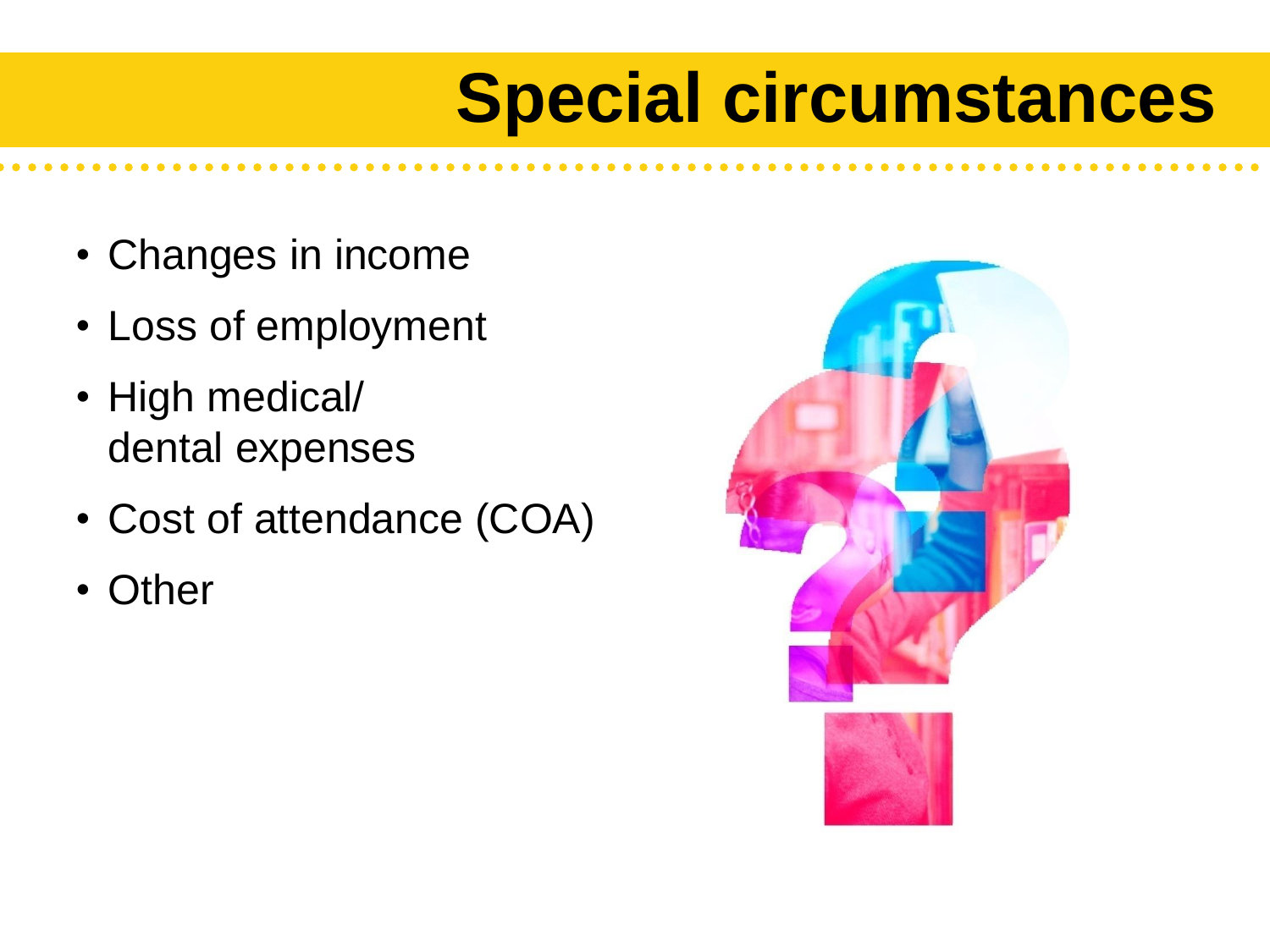# **Types of aid**

- Grants
- Work-study
- Loans
- Scholarships

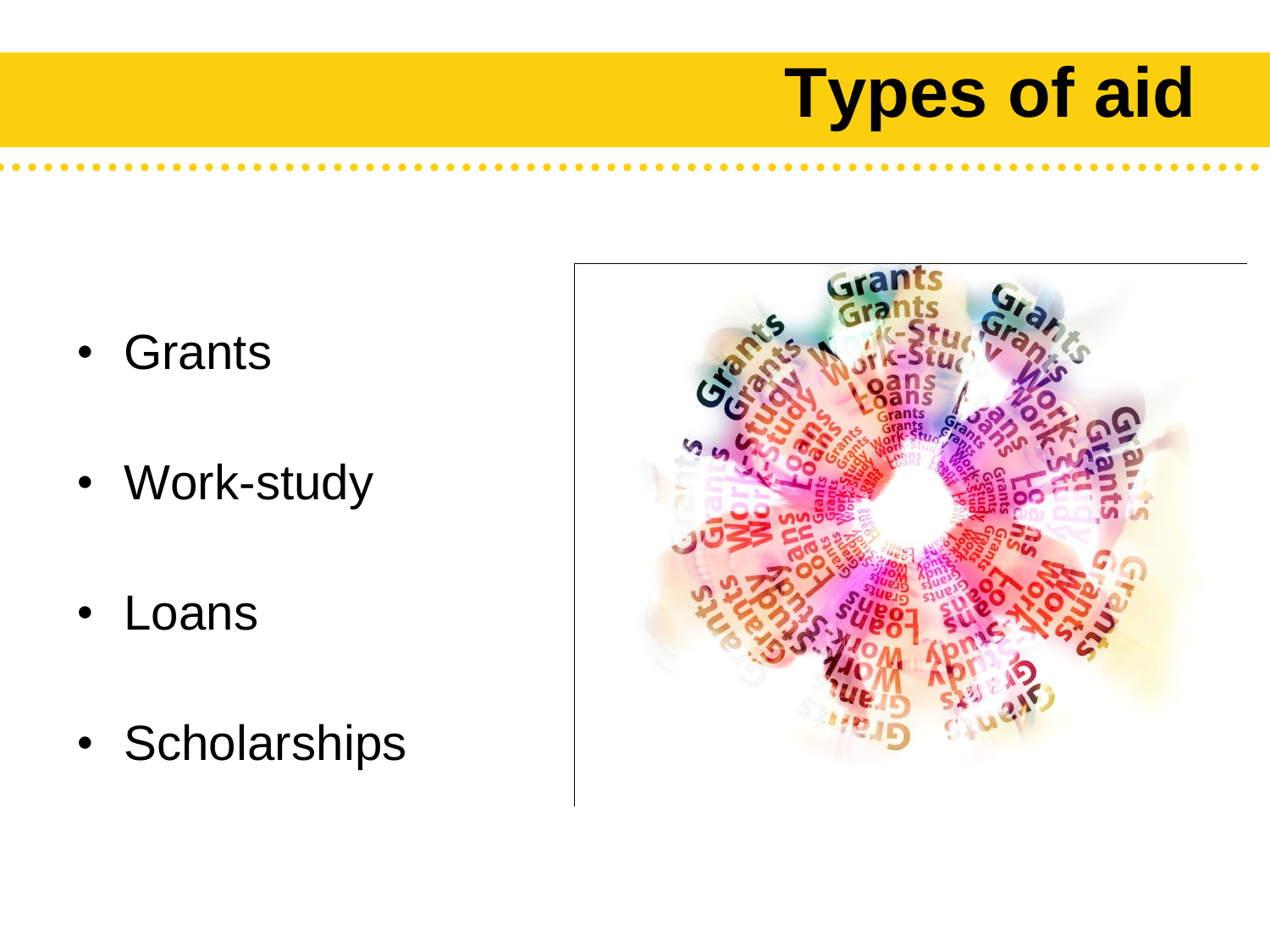#### **Grants**

- Free money!
- Need-based
- Examples:
	- Pell Grant (federal)
	- Student Educational Opportunity Grant (federal)
	- Texas Educational Opportunity Grant (state)
	- Texas Public Education Grant (state)

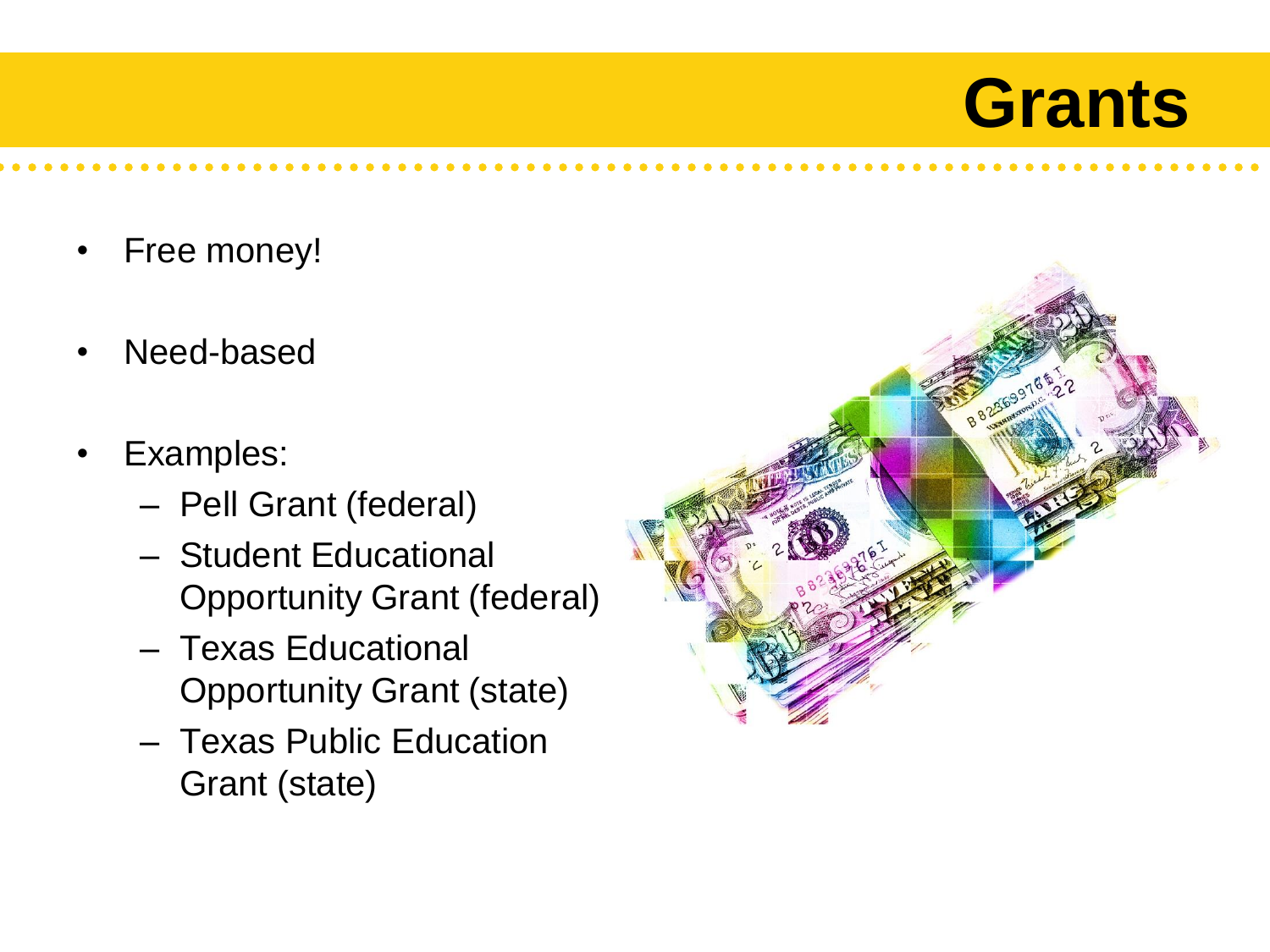# **Work-study**

- Students work to earn money
- Jobs:
	- Majority are on campus
	- Flexibility
	- Provide valuable experience

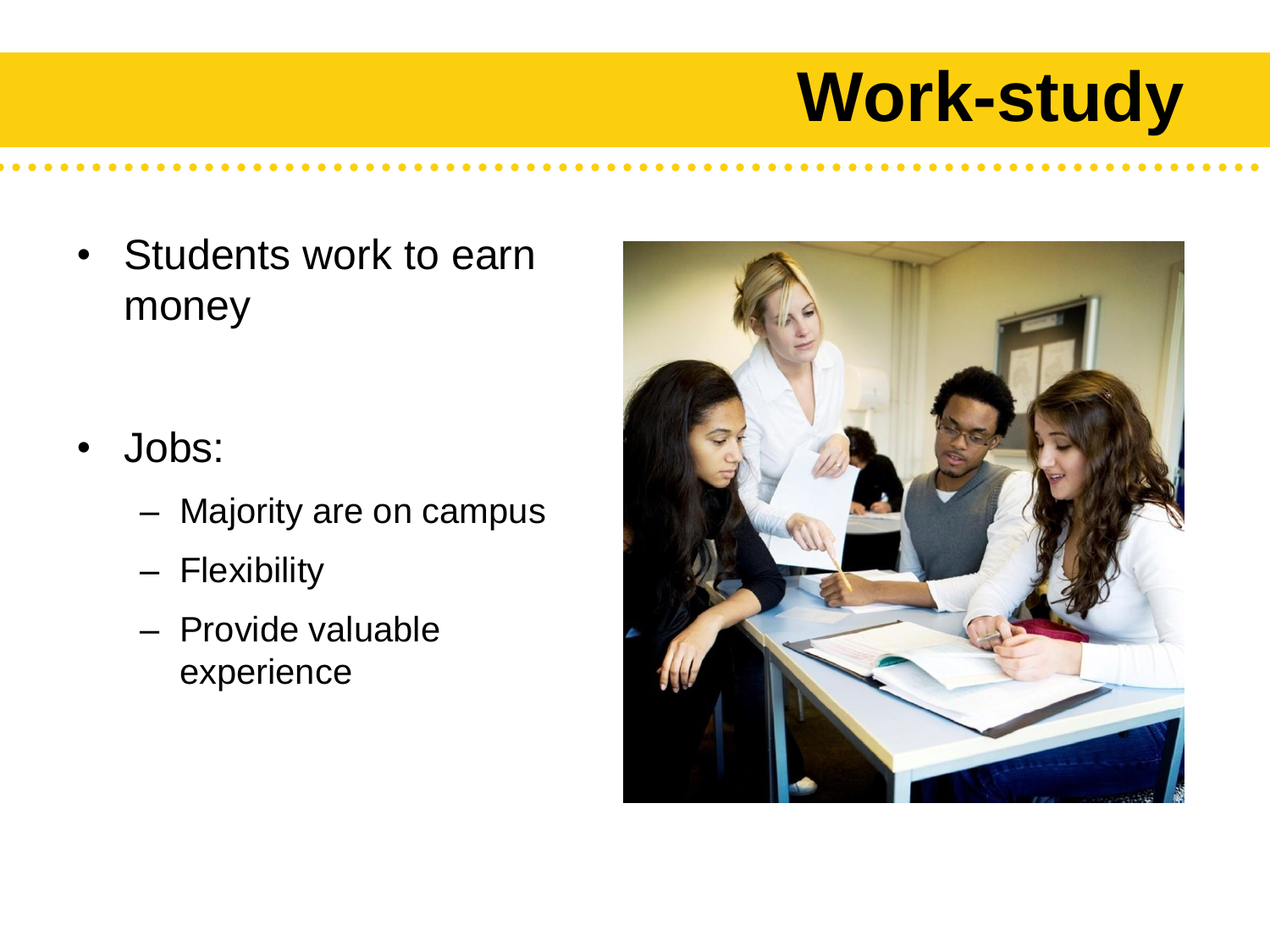### **Federal loans**

- Must be paid back
- Available for
	- Students
	- Parents
- Low interest rates
- No payments while you are enrolled in school
- No credit check required for student loans

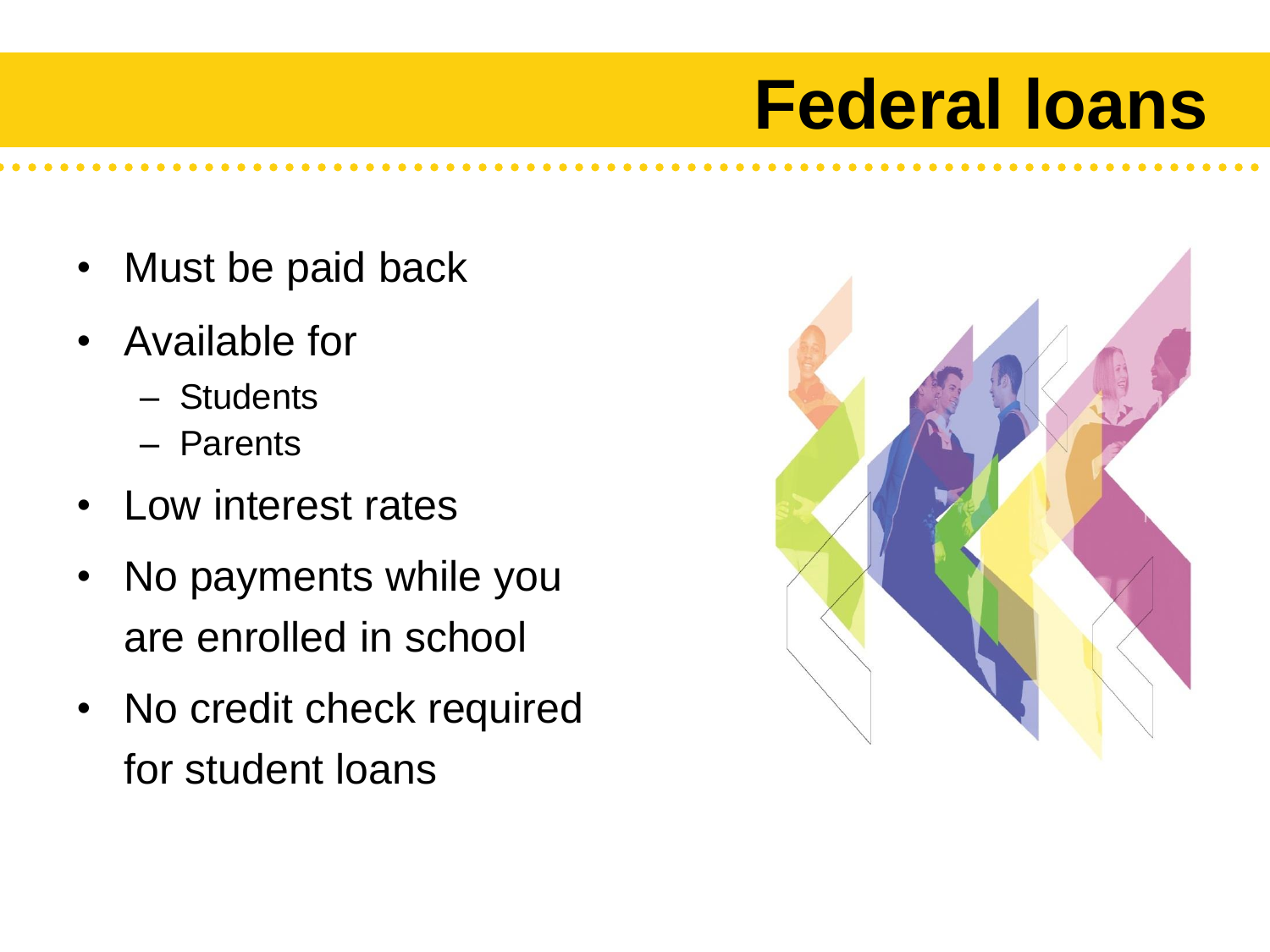## **Scholarships**

- Free money!
- Merit-based
- Special skills
- New ways to search and apply
- See counselor for
	- E-Scholarship USA